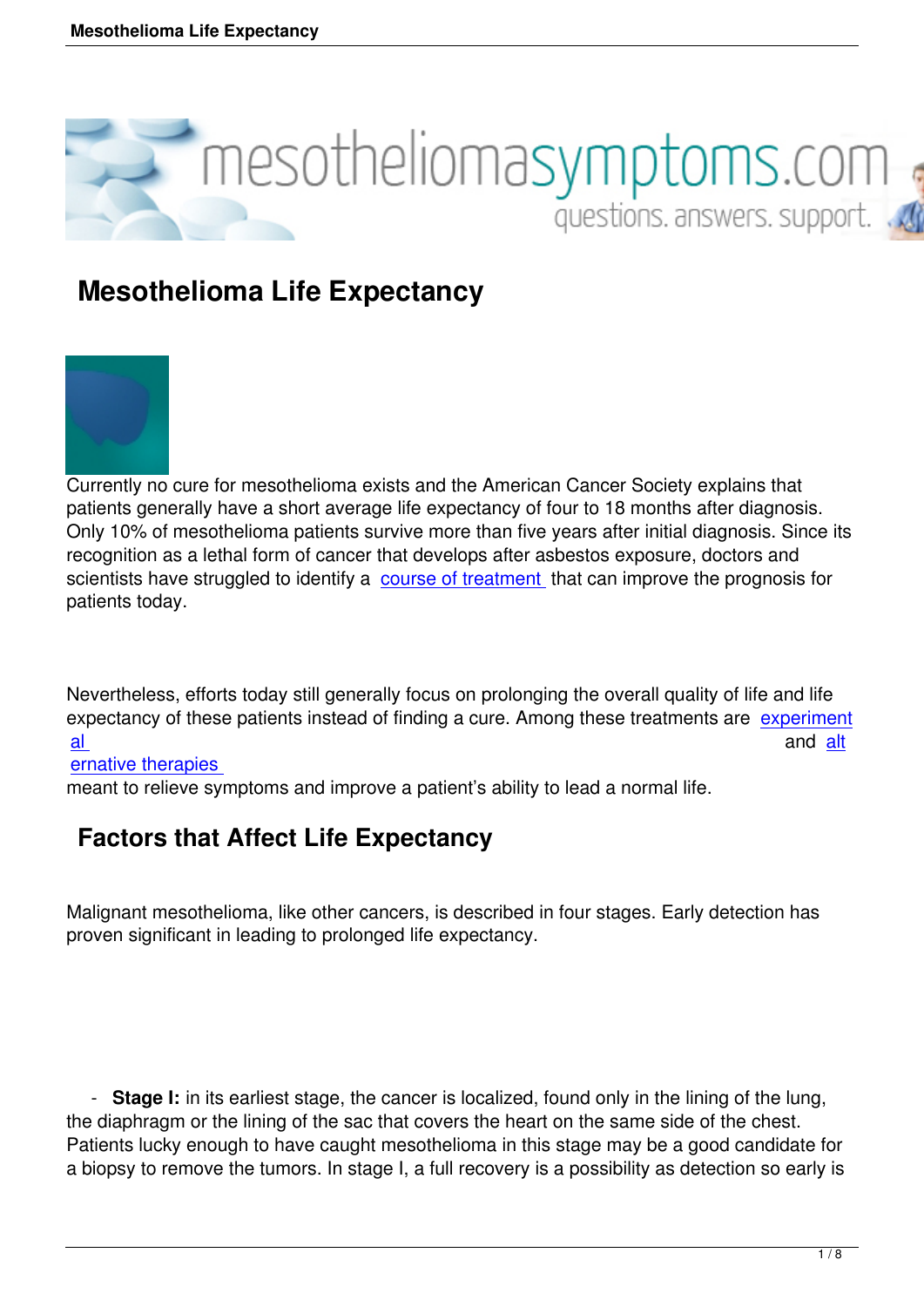an optimistic discovery.

 - **Stage II:** this stage is considered advanced as the cancer has spread to areas outside the point of origin. Mesothelioma is found in the lining of the chest wall and the lymph nodes on the same side of the chest. Additionally, as in stage I, the cancer may also be found in other areas such as the lining of the lung, diaphragm or the sac that covers the heart on the same side of the chest. While surgery is still an option at this point, the projected life expectancy has decreased.

 - **Stage III:** cases of stage III mesothelioma are commonly diagnosed after a patient has noticed symptoms. If stage III mesothelioma is the diagnosis, the cancer has spread to the chest wall, mediastinum, heart, lining of the peritoneum, and/or beyond the diaphragm. This is a grim discovery as this typically means the cancer has advanced to the other side of the chest, or outside the chest. Palliative (non-curative) surgeries may be considered at this point to ease the individual and make them feel more comfortable.

 - **Stage IV:** the final stage of mesothelioma occurs when the cancer has spread to distant locations in the body. Stage IV may prove to be very painful for the patient, and palliative treatments are typically used to improve their comfort. However, life expectancy during this stage is drastically decreased.

## **Latency Period**

U[nlike other forms of can](http://www.mesotheliomasymptoms.com/mesothelioma-latency-period)cer, symptoms of mesothelioma may not be seen for decades after initial exposure. This extended period of latency allows the cancer to develop and spread even before it is diagnosed. As a result of this late diagnosis, many patients can only receive palliative care to alleviate their pain, rather than fight the onset of the disease itself. When diagnosed in the later stages, mesothelioma does not respond to treatments as well and patients frequently do not possess the strength to undergo intensive surgery or therapies. This latency and subsequent pattern of treating symptoms rather than the disease itself gives mesothelioma an extremely poor life expectancy.

## **Patient Age**

Statistics show that the average age of mesothelioma patients is 60, with the disease affecting men over the age of 55 in 75% of all cases. Because many older patients might suffer from other illnesses that can affect the healing process, the immune systems of these individuals might not be able to fight this condition as well. Furthermore, younger patients are typically able to undergo more aggressive treatments, whereas older patients, who generally develop mesothelioma, may not be able to handle the stress of serious treatments.

## **Gender**

Since many cases of mesothelioma are connected to occupational asbestos exposure, males are the predominant gender affected by this cancer. While fewer females are affected, and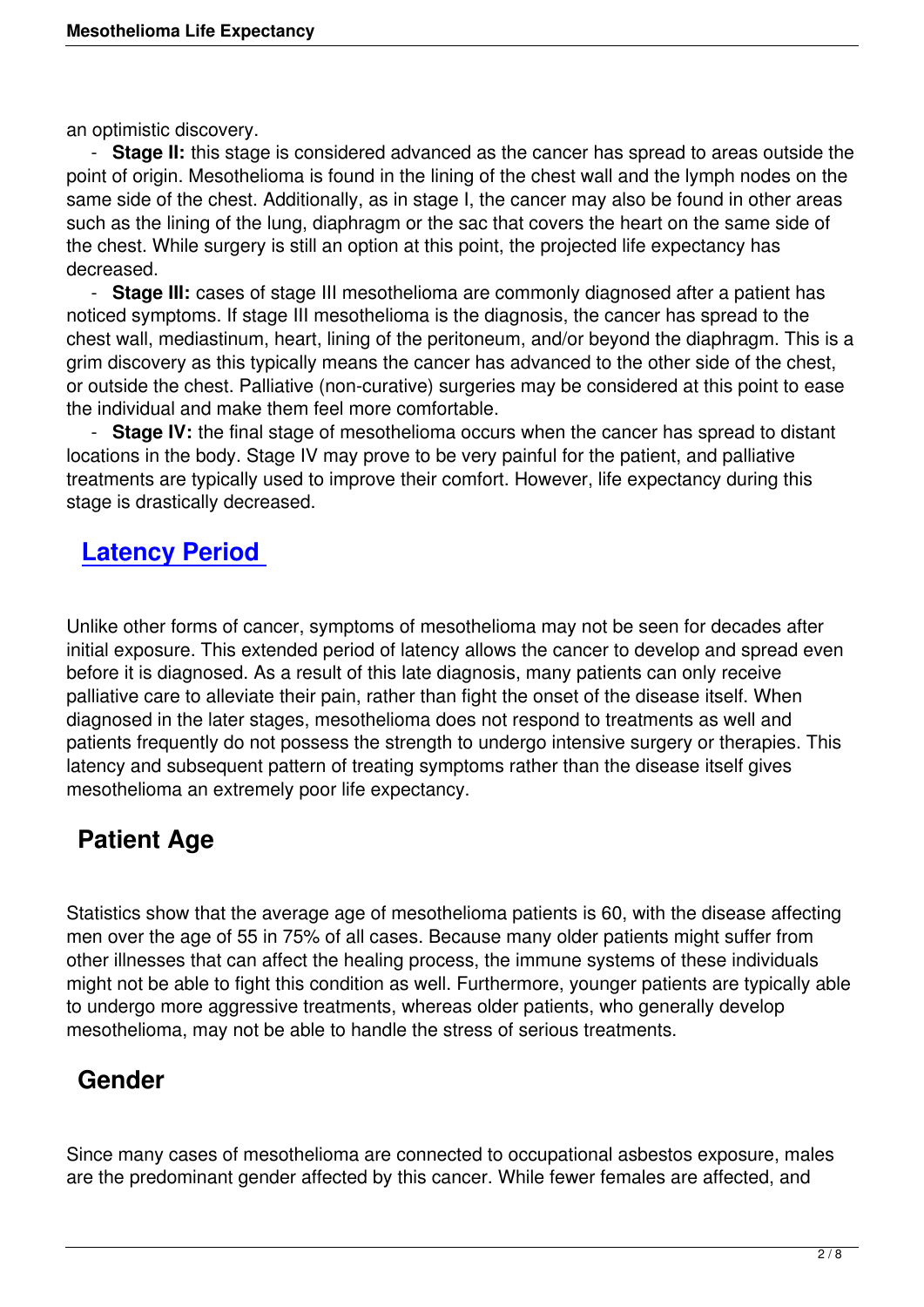consequently less involved in clinical trials, for reasons unknown, women seem to have a better prognosis regarding life expectancy.

## **Mesothelioma Type**

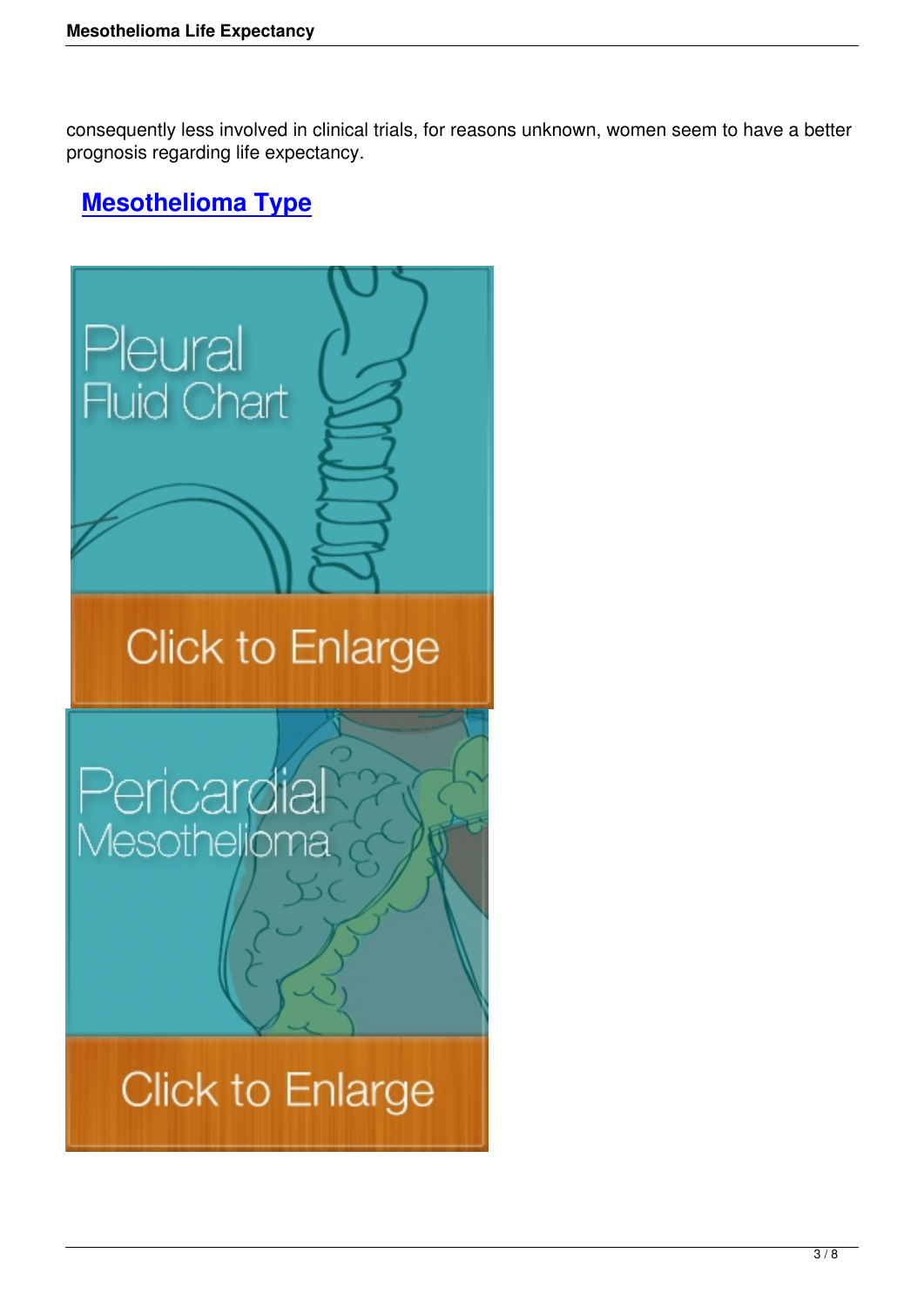

[Malignant mesothelioma](http://www.mesotheliomasymptoms.com/testicular-mesothelioma) can be brok[en down into](http://www.mesotheliomasymptoms.com/peritoneal-mesothelioma) thr[ee histologic subtypes – ep](http://www.mesotheliomasymptoms.com/pericardial-mesothelioma)ithelioid, sarcomatoid, and biphasic (mixed).

 - **Epithelioid:** this variant is the most common form of the cancer comprising around 60% of all mesotheliomas. Being that it is the most common, and scientists have had more opportunities to study the variant, patients with epithelioid mesothelioma have a much more promising life expectancy compared to those with sarcomatoid or biphasic mesothelioma.

 - **Sarcomatoid:** this subtype is comprised of malignant spindle cells that mimic malignant mesenchymal tumors. This is the least common, yet most aggressive form of mesothelioma and treatment options are limited.

 - **Biphasic:** a mix of both Epithelioid and Sarcomatoid characteristics have been observed in this type of mesothelioma. Sadly, the average life expectancy for those diagnosed with biphasic mesothelioma is six months, the lowest of the three.

## **Smoking**

S[moking remain](http://www.mesotheliomasymptoms.com/smoking-and-mesothelioma)s one of the biggest contributors to a short life expectancy in mesothelioma patients. Although smoking does not directly cause mesothelioma, it can aggravate the condition and compromise a patient's overall health. Particularly for patients who suffer from pleural mesothelioma, smoking can greatly decrease life expectancy in even healthy individuals,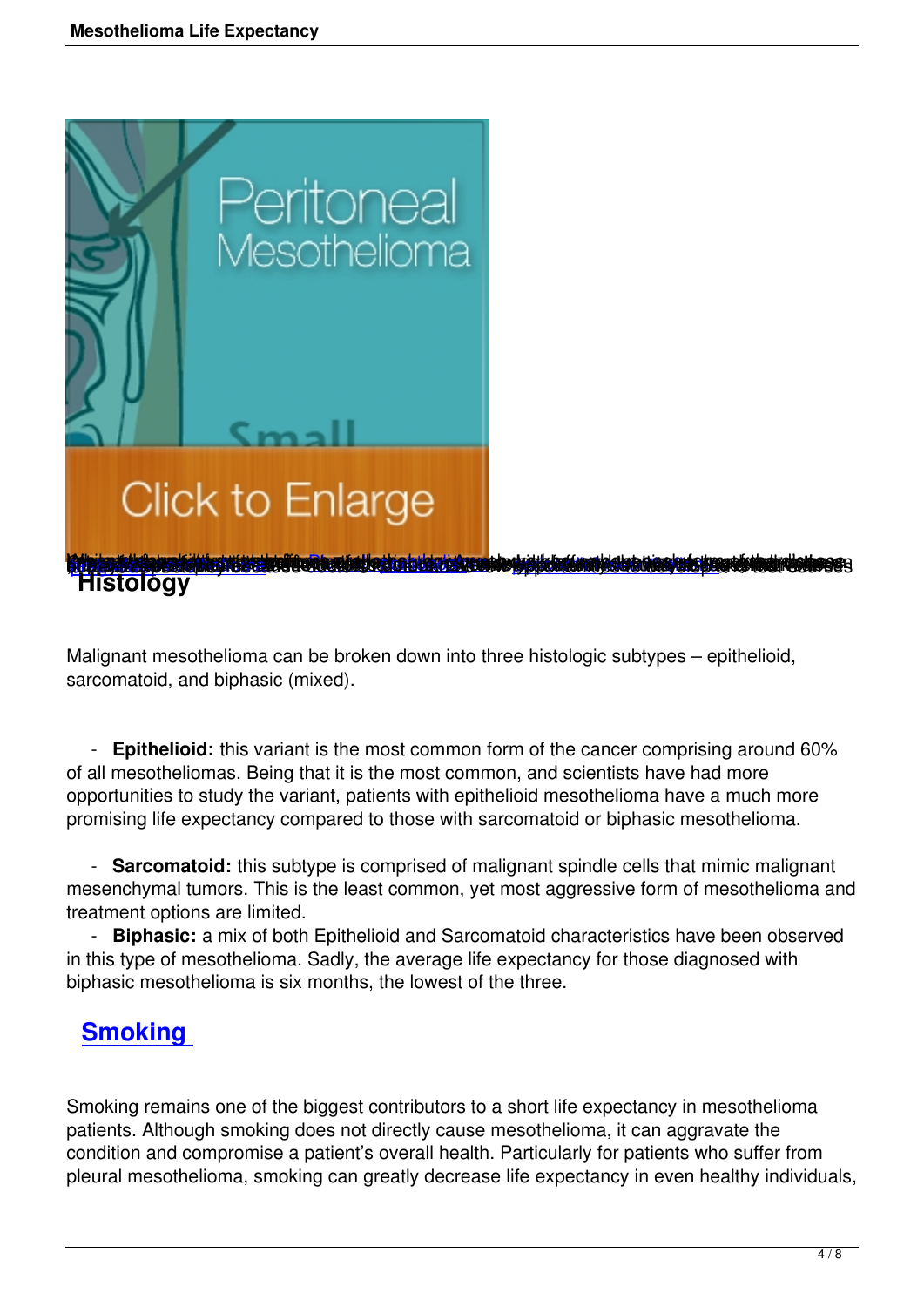while also impacting their quality of life. As the only controllable aspect affecting the life expectancy of mesothelioma patients, the detrimental impact of this lifestyle choice deserves attention.

# **Prolonging Life Expectancy**

Scientists and researchers are constantly studying and developing new ways to improve the quality of life and life expectancy in patients with all types of cancer, including mesothelioma. Clinical trials that test the efficacy of new drugs and treatment methods now occur frequently, giving patients hope. However, in the case of mesothelioma, the most important frontier will be in the field of diagnosis. As an asymptomatic disease, overcoming the latency period will go a long way into treating the disease and increasing a patient's life expectancy.



Despite these important factors, the life expectancy of mesothelioma sufferers can widely vary from patient to patient. While some patients may elect to undergo more high intensity treatments in order to kill off cancerous cells, limitations like age, health and cancer stage often make this impossible. Surgery , chemotherapy and radiation are some of the more common forms of treatment used today, although doctors hope to develop more advanced procedures to help in the treatment of this disease which carries such a poor life expectancy.

Other actions in the cancer battle may include getting a second opinion, undergoing alternative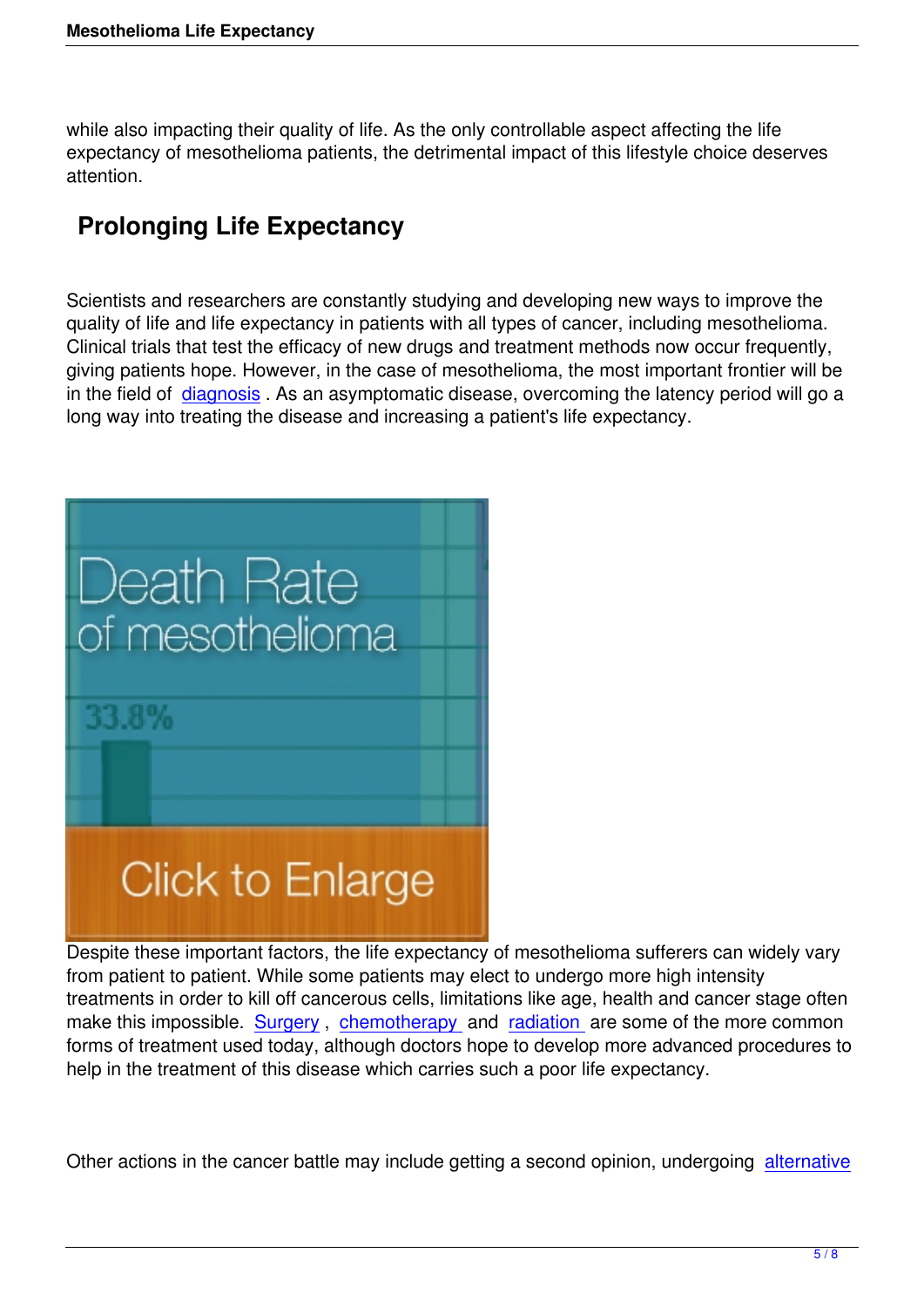, being a part of a clinical trial, improving nutrition, or taking immune system enhancers.

A second medical opinion is always a good idea as mesothelioma and its stages are commonly misdiagnosed. A patient may be told they are dealing with stage III mesothelioma by one doctor and seek a second opinion only to find they really have stage II cancer. This misdiagnosis can make a big difference as far as treatment options and life expectancy.

#### **Alternative Therapies**

While they are not medically recognized as cures for cancers, especially one as aggressive as mesothelioma, alternative treatments have been very popular among patients seeking help outside of traditional medicine. Numerous patients suffering from mesothelioma have benefitted from options such as acupuncture, meditation and holistic medicines, to name a few. While these therapies are symptom-reducing measures, not curative treatments, they have been receiving more attention lately as part of a multimodal approach to combating mesothelioma. With a sea of alternative therapies including manual healing options and those concerning the mind, body and spirit

available, patients are sure to find a method that they are comfortable with and one that might just work for them.

## **Clinical Trials**

[Clinical trials are alw](http://%20http//www.mesotheliomasymptoms.com/clinical-trials)ays recruiting volunteers, and researchers are constantly testing new medicines and treatment approaches with the hope of one day finding a cure for mesothelioma. These trials allow patients to take advantage of new treatments that may extend survival; however, they do not come without risk.

#### **Nutrition**

N[utrition has a](http://www.mesotheliomasymptoms.com/diet-physical-activity-and-cancer) large impact on health in general. More importantly, if an individual is diagnosed with mesothelioma, it is important to factor in a healthy balance of beneficial foods high in antioxidants, minerals and proteins. Eating at least five servings of fruits and veggies a day is recommended for those suffering from cancer. These foods are high in antioxidants and can boost the immune system making the body healthier and more able to fight diseases.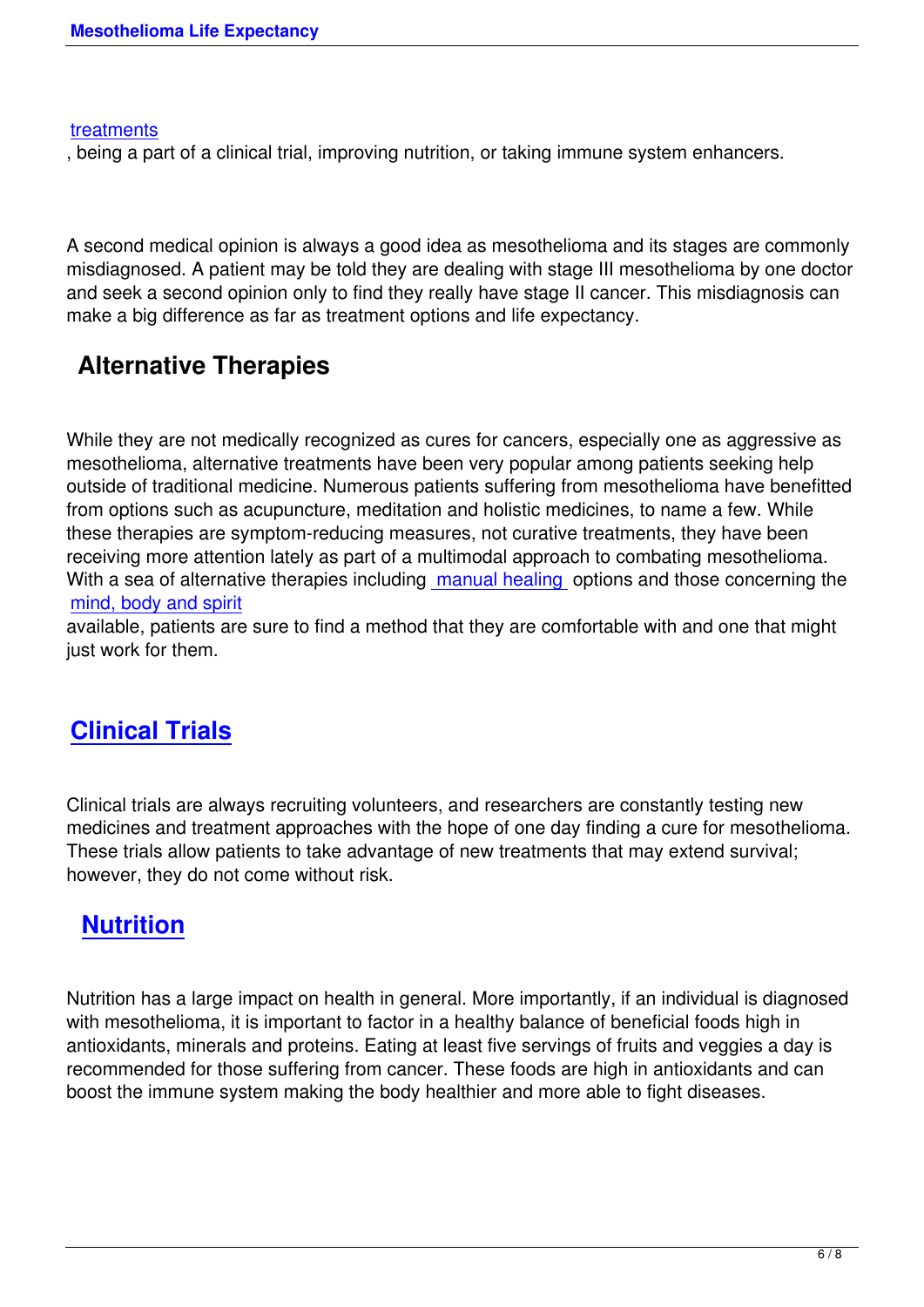Immune system enhancers boost the immune system making the body stronger. Treatments such as immunotherapy rejuvenate the immune system by seeking to repair faulty aspects of the system that are not working up to par.

# **Other Life Expectancy Factors**

While the above seem to be the main factors involved in predicting a patient's life expectancy, other factors have been linked to longer survival times. These factors include:

- The ability to carry out normal daily tasks
- Lack of chest pain
- No significant weight loss
- Normal levels of a substance in the blood called LDH
- Normal red and white blood cell counts and blood platelet counts

Patients suffering from mesothelioma are served a daunting sentence. They may be scared and anxious for what the future has to offer. While typical outcomes do follow a discouraging trail, all the new discoveries and medicines, along with scientists, doctors and researchers dedicated to finding a cure, make the future of mesothelioma diagnosis and treatment promising.

References:

**American Cancer Society** 

[Clinical Trials](http://www.cancer.org/Cancer/MalignantMesothelioma/OverviewGuide/malignant-mesothelioma-overview-survival-rates)

[Cancer Diet.o](http://clinicaltrials.gov/ct2/results?term=mesothelioma&pg=1)rg

[National Cancer](http://www.cancerdiet.org/prolonging-life-after-a-mesothelioma-diagnosis-eating-properly.htm) Institute